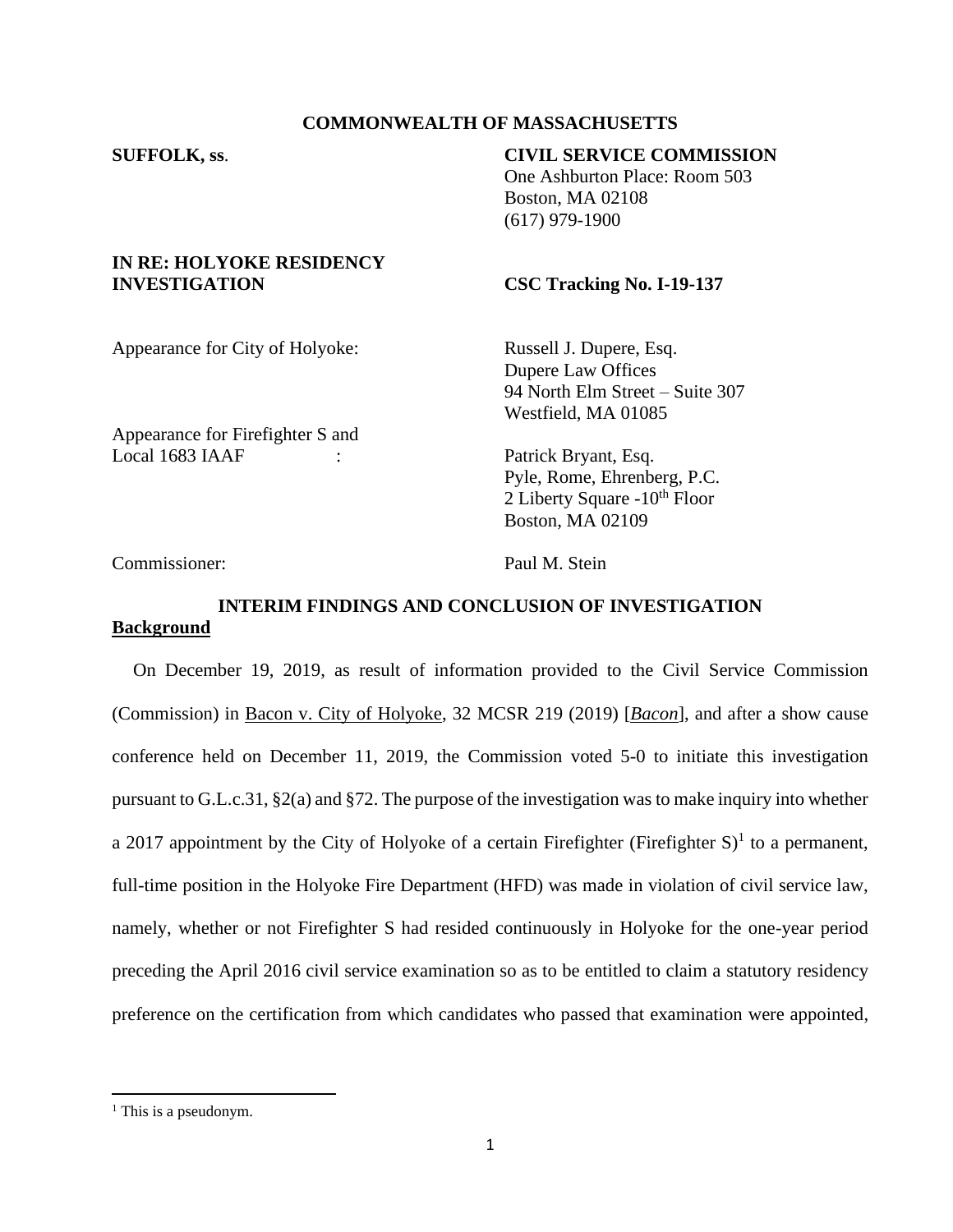without which preference Firefighter S would not have been eligible to be considered for such appointment.

On June 24, 2020, the Commission conducted a remote video investigative conference in this matter (via Webex). Holyoke and Firefighter S appeared and were represented by counsel. Eleven (11) Exhibits were introduced in evidence and testimony was received from the following four witnesses:

*Called by the City of Holyoke*:

- HFD Fire Chief Jeff Przekopowski
- HFD Fire Lt. Michael Boucher
- HFD Fire Lt. Raymond Ortiz

*Called by Firefighter S*

• HFD Firefighter S

#### **Findings**

1. In January 2017, Holyoke appointed ten (10) candidates to the position of permanent, full-time HFD Firefighter from Certification No. 04132, issued by the Massachusetts Human Resources Division (HRD) from the eligible list of candidates who took and passed the civil service examination for Firefighter administered by HRD on April 16, 2016. (*Bacon*; *Administrative Notice [HRD Form 14 dated 3/13/17 & 3/20/17]*)

2. Pursuant to G.L.c.31, §58, candidates on the eligible list "who have resided in [Holyoke] for one year immediately prior to the date of the examination" are placed on a certification "ahead of the name of any person who has not so resided . . . " (*Bacon*)

3. All of the candidates considered and appointed in January 2017 claimed to be Holyoke residents during the one year prior to the April 2016 examination (i.e. April 16, 2015 to April 15, 2016), entitled to the Section 58 residency preference. (*Bacon*)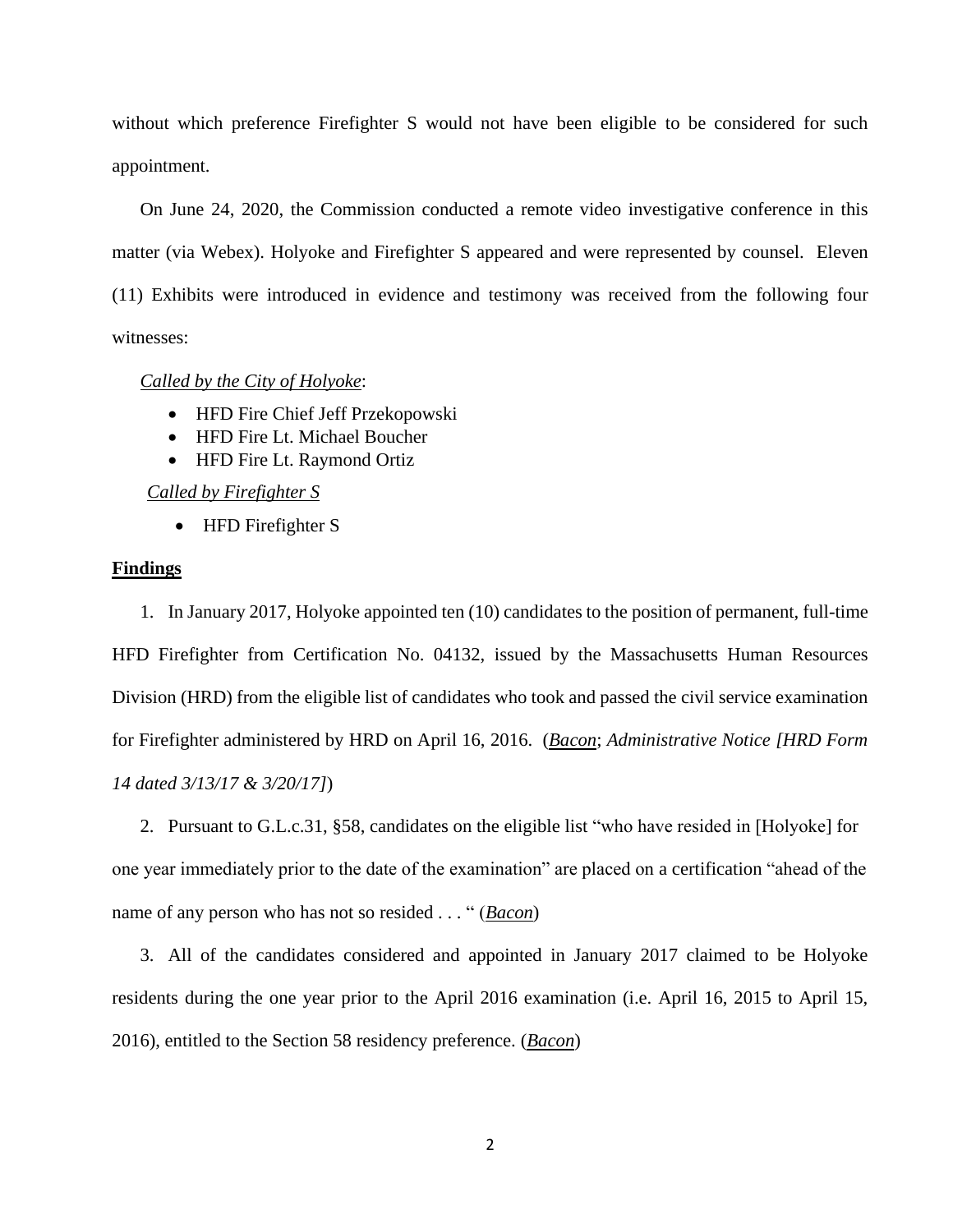4. As part of the routine background investigation of the candidates, HFD assigned Fire Lieutenant Boucher to verify the candidate's residence. For the most part, Lt. Boucher's investigation focused primarily on confirming that a candidate was a current resident of Holyoke but a candidate's prior residence history and qualification for residency preference was not verified unless some specific information came to the investigator's attention during the investigation that raised a "red flag" about the candidate's residency preference. (*Bacon; Testimony of Boucher*)

5. In the case of Candidate Bacon, Lt. Boucher did find real "red flags" which caused him to question whether Candidate Bacon was then a current Holyoke resident. Given the discrepancies revealed by Lt. Boucher's initial investigation, he asked Candidate Bacon for documentation that established his Holyoke residency. (*Bacon; Testimony of Boucher*).

6. Candidate Bacon provided his motor vehicle registration that showed he registered his car in Holyoke in November 2016, and a voter record that showed he switched his voting registration from Belchertown to Longmeadow in November 2015 and then changed it an address in Holyoke on April 13, 2016, three days before the April 16, 2016 Firefighters' examination. (*Bacon*)

7. Candidate Bacon was asked about the discrepancies in the evidence of his Holyoke residency when he appeared for an interview before the Holyoke Board of Fire Commissioners (Board).<sup>2</sup> He asserted that he, his wife and stepson, did live in Holyoke with his sister, but provided no documentary evidence to support that statement. The Board decided that Candidate Bacon should not be selected for appointment because he could not verify that he met the requirements for Holyoke residency preference, i.e., resided in Holyoke from April 16, 2015 through April 15, 2016. (*Bacon*)

<sup>&</sup>lt;sup>2</sup> In Holyoke, a three (3) member Board of Fire Commissioners serves as the Appointing Authority responsible for appointing HFD Firefighters. (*Bacon*)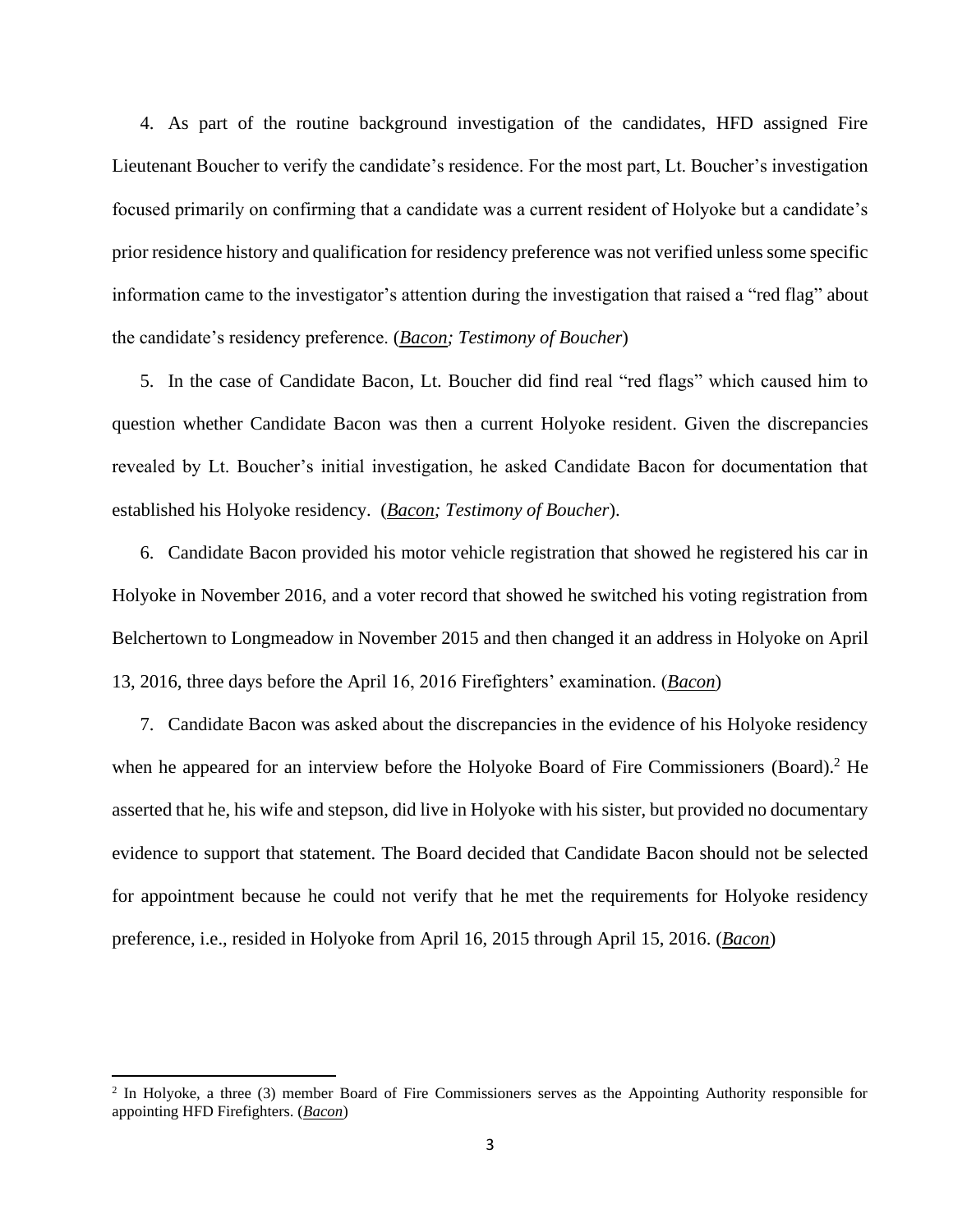8. In addition to Candidate Bacon, two of the other five candidates rejected for appointment, were also rejected because they could not verify their Holyoke residency for the year prior to the April 16, 2016 Firefighters' examination. (*Bacon*)

9. Candidate Bacon appealed his non-selection to the Commission. After a full evidentiary hearing, the Commission denied Candidate Bacon's appeal, concurring with Holyoke's conclusion that Candidate Bacon had not established by a preponderance of evidence that he resided in Holyoke for the year prior to the April 2016 Firefighters' examination. (*Bacon*)

10. In support of his appeal to the Commission, Candidate Bacon asserted that Holyoke had not treated him fairly, as there was another candidate (Firefighter S) who was appointed despite his questionable claim to residency preference that Holyoke had not investigated.

11. Firefighter S claimed that he resided in Holyoke in a residence owned by an HFD Firefighter (Firefighter D). Firefighter D did not fill out and return the landlord verification form sent to him. Lt. Boucher (accompanied by HFD Lt. Ortiz) visited the address and met with Firefighter D, who said Firefighter S was working and was not home, but he showed them a room he said Firefighter S purportedly was renting. This investigation satisfied Lt. Boucher that Firefighter S had been truthful about claiming to be a current Holyoke resident and he took no further action to investigate when Firefighter S moved to Holyoke or whether he had lived there for the year prior to the April 2016 Firefighter's exam. (*Exh.8; Testimony of Boucher*)

12. While the Commission found that allegation regarding whether Firefighter S's residency irrelevant to the merits of Candidate Bacon's appeal, the allegations raised questions that the Commission determined warranted the Commission's further attention. In the Bacon Decision, dated May 23, 2019, the Commission ordered that Holyoke provide the Commission with a "report of any additional information that supports [Firefighter] S's residency claim for the one (1) year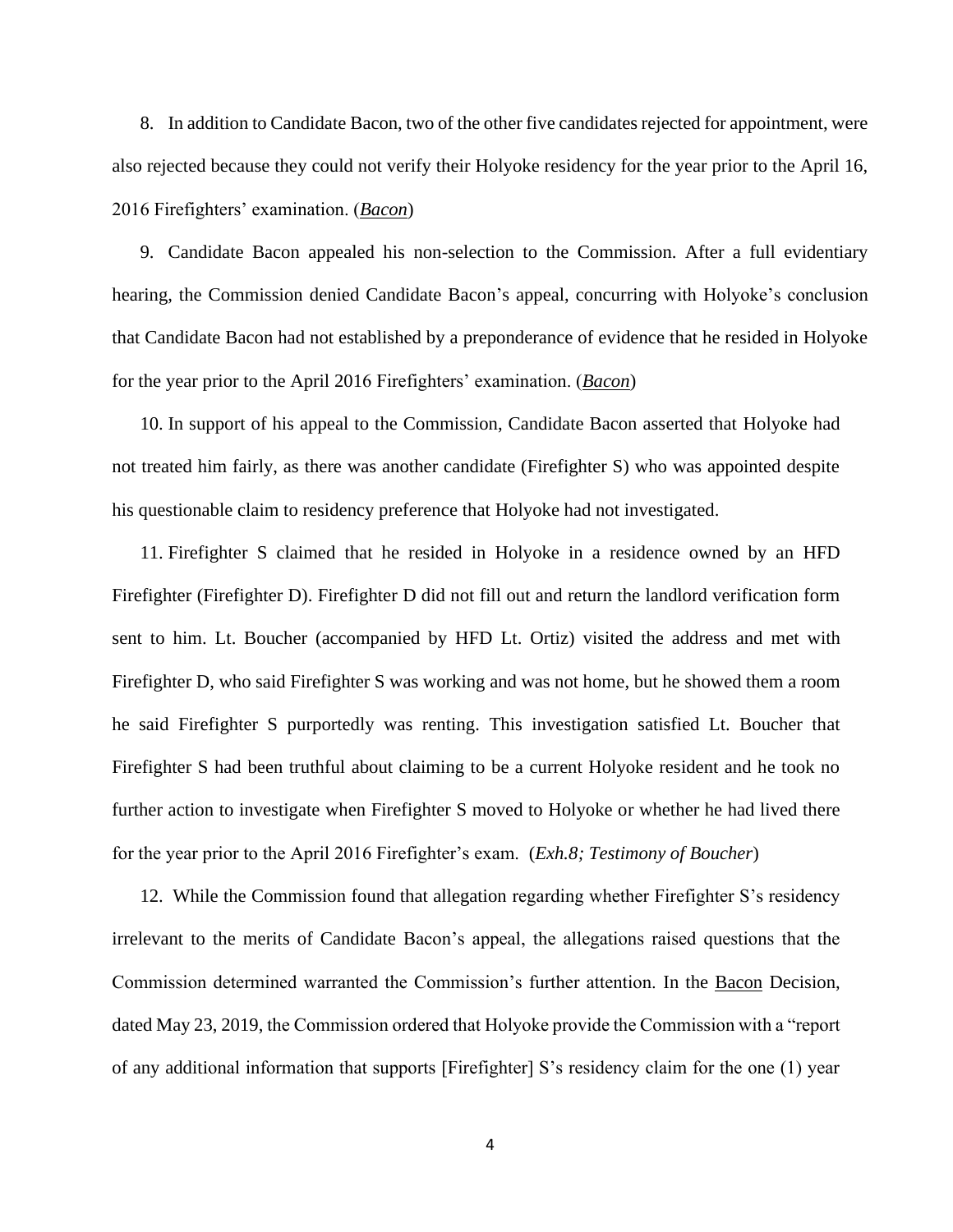period prior to the 2016 firefighter exam so that the Commission could "decide, what, if any, further action is necessary."(*Bacon*)

13. The initial report from Holyoke focused on the status of Firefighter S's residency in January 2017, at the time of his appointment, as opposed to whether Firefighter S met the statutory requirements of continuously residing in Holyoke one year prior to the April 2016 Firefighter's exam. Accordingly, the Commission scheduled a "Show Cause" Hearing for October 23, 2019 (rescheduled to December 11, 2019) and requested that, meanwhile, Holyoke conduct a more thorough, independent investigation and provide specific documentation to prove or disprove whether Firefighter S met the residency preference requirements. (*Procedural Order dated January 6, 2020 [Bowman, Chairman]*)

14. On December 4, 2019, Holyoke reported to the Commission: "As of today, the City is unable to prove or disprove whether [Firefighter S] at the time of his appointment met the residency requirement." Based on this report and review of all of the documentation then submitted by the parties, before and after the Show Cause Hearing on December 11, 2019, the Commission voted to initiate this investigation in order to take sworn testimony and receive any additional evidence that Holyoke and Firefighter S could produce that was necessary to make a definitive conclusion about Firefighter S's residency preference. (*Procedural Order dated January 6, 2020 [Bowman, Chairman]*)

15. Based on the testimony of the witnesses and the Exhibits in evidence, the preponderance of the evidence provided during the investigative conference established the following facts:

A. Firefighter S submitted a 25-page application, entitled "Personal History Statement" to the HFD which contains a Certification on the last page, dated 12/20/16, which states:

"I hereby certify that I have personally completed and initialed each page of this form and any supplemental page(s) attached, and that all statements made are true and complete to the best of my knowledge and belief. *I understand that any misstatement of material fact may subject me to disqualification; or if I have been appointed, may disqualify me from continued employment.*" (*emphasis added*). (*Exh.1*)

B. The first page of the HFD application contains the following statement: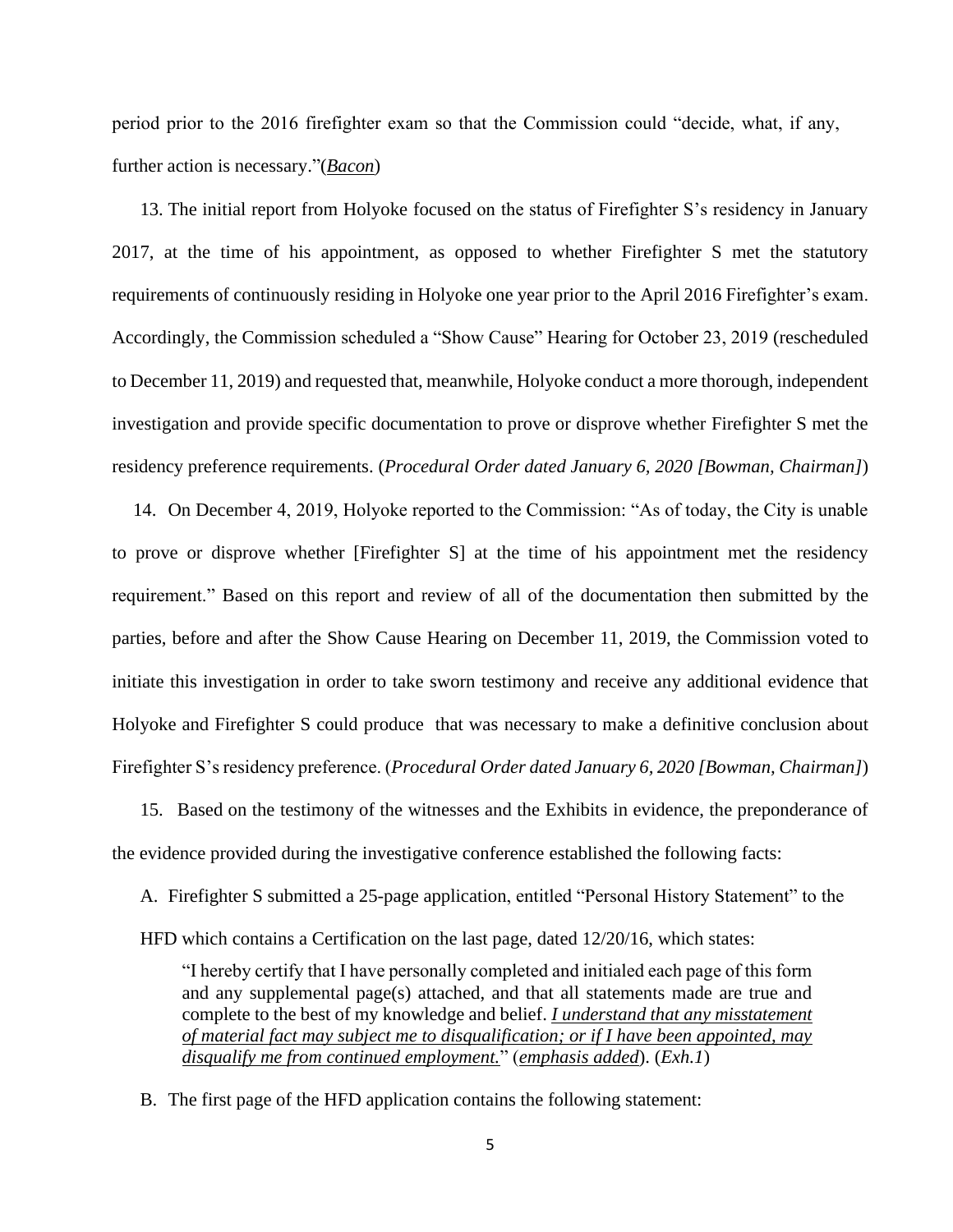"*There are very few automatic bases for rejection*. Even issues of misconduct, such as prior illegal drug use, driving under the influence, theft or even arrest or conviction are usually not, in and of themselves, automatically disqualifying. *However, deliberate misstatements or omissions can and often will result in your application being rejected, regardless of the nature or reason for the misstatements/omissions.* In fact, one reason individuals 'fail' background investigations is because they deliberately withhold or misrepresent job-relevant information from their prospective employer." (*emphasis added*) (*Exh.1*)

C. Among the responses provided by Firefighter S in his HFD application, he made the

following statements related to his current and prior residences

- Section 1:3 ADDRESS WHERE YOU RESIDE: [Street Address Redacted] Holyoke MA
- Section 4:21:A ADDRESS WHERE YOU NOW LIVE FROM: October 2014 to Present – [Street address redacted] Holyoke MA – OWNER: [Firefighter D] – NAMES OF THOSE WITH WHOM YOU LIVE: [Firefighter D]
- Section 4:21:B FORMER ADDRESS FROM: 2008 to 2014 [Street address] redacted] Easthampton MA - REASON FOR MOVING: Relationship Separation
- Section 4:21:C FORMER ADDRESS FROM: 2000 TO 2008 [Street address] redacted] Easthampton MA – NAMES OF THOSE WITH WHOM YOU LIVED; [Name redacted] (mother) – REASON FOR MOVING: New Home
- Section 5:39 In November 2014, he applied for a position as EMT/Firefighter for the Easthampton Fire Department and indicated he was "on [the] list" for that position.<sup>3</sup>
- Section 9:77 –Easthampton listed as his residence on MA driver's license with an Expiration Date: 12/29/2019)

(*Exh.1*)

D. As part of his investigation into Firefighter S's application, Lt. Boucher also relied on the

following information:

• A Tenant Verification Form sent on December 28, 2016 to the person Firefighter S had listed as his landlord from 2008 to 2014. This form (not required to be attested) was returned on 1/3/17 and stated that Firefighter S had lived at that address from 3/1/2008 to 9/31/2014 and left when he "broke up with his girlfriend", which Lt Boucher found to be consistent with the statement on Firefighter S's application that he had moved out in 2014 because of a "Relationship Separation.".

<sup>&</sup>lt;sup>3</sup>According to HRD, no certification was issued in 2014 to Easthampton for appointment of EMT/Firefighters, but there was a certification (#03147) issued to Easthampton in August 2015 as to which HRD's records show that Firefighter S had responded and indicated "willing to Accept" but he was not selected. (*Exh.1; Administrative Notice [HRD/ Neogov.com; Certification # 03147]*)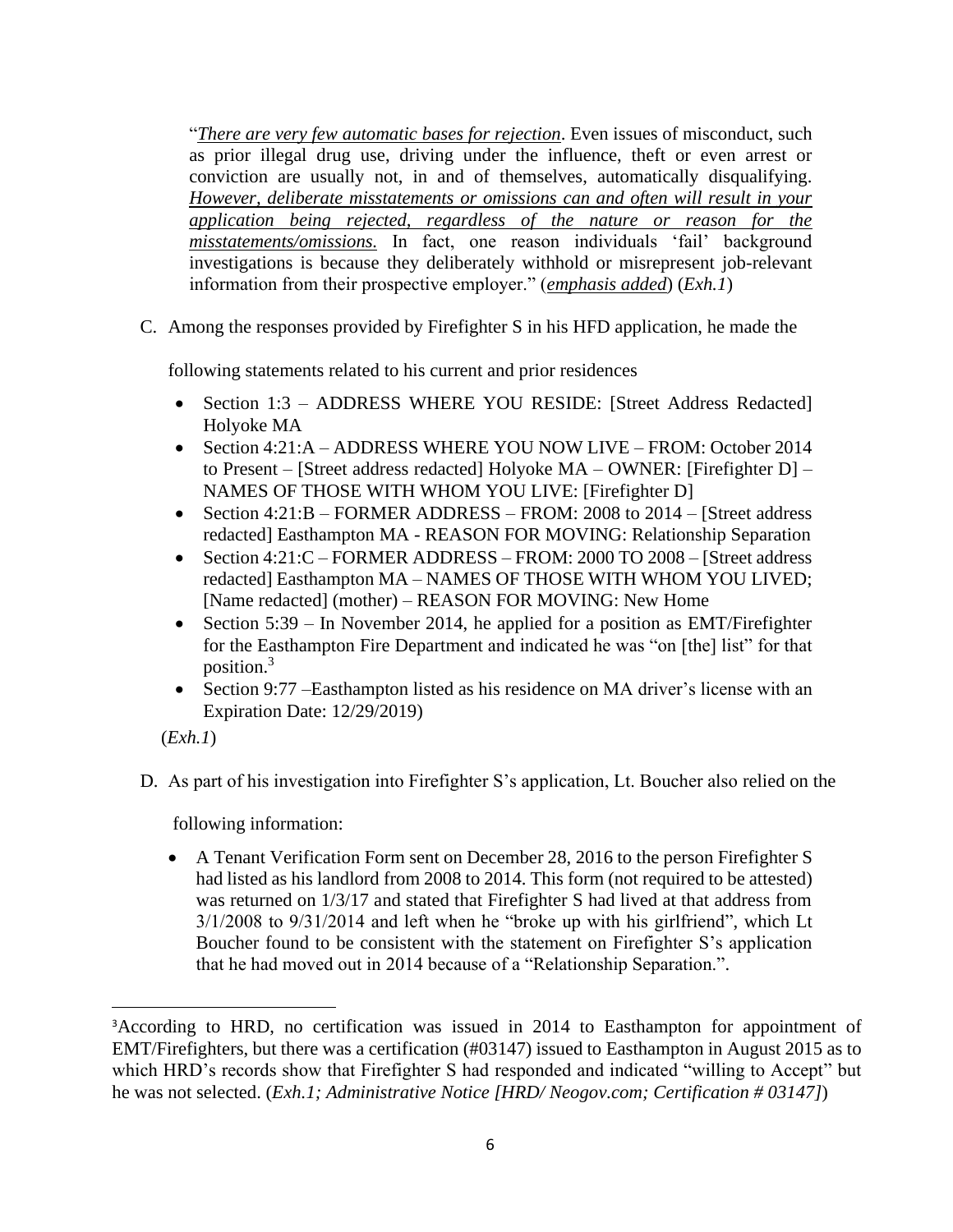- Two attempted "unannounced" home visits to the Holyoke address. Firefighter S was not present on either visit but, at the second visit, Firefighter D showed Lt. Boucher and Lt. Ortiz the room that he said Firefighter S occupied.<sup>4</sup>
- Firefighter D submitted a personal letter of reference dated 12/21/2016 which stated that he had known Firefighter S of "many years" and "interacted with him in a variety of capacities" including working with him as an EMT at a private ambulance company. The letter did not mention that Firefighter S was renting a room from Firefighter D and he did not return the Tenant Verification Form sent to him $<sup>5</sup>$ </sup>
- A Massachusetts driver's license (issued in December 2014 listing an address in Easthampton) but which contained a handwritten notation by Firefighter S that he had since changed his residence from Easthampton to Holyoke.

(*Exhs2 through 5, 7, 8 & 10; Testimony of Boucher*)

E. Based on the above documentation, Lt. Boucher (and his colleague Lt. Ortiz, who

accompanied Lt. Boucher to the home visit to Firefighter D's residence), both concluded that,

"there was no indications of deceptiveness or untruthfulness" as to any of the residency

information and, therefore, "there was no reason to look any further" into his residency

preference. (*Exh.8; Testimony of Boucher & Ortiz)*

- F. Firefighter S testified at the investigative conference:
	- Firefighter S grew up in Easthampton. After attending Westfield State University where he received a bachelor's degree in Sports Medicine in 2008, he moved back to Easthampton to live with his (former) girlfriend who was renting a home in Easthampton.
	- He studied for and was certified as an EMT which started him on a career path with a private ambulance company in 2010. In 2014, he became an EMT instructor. He has now reached the level of Paramedic.
	- In or about 2014, he decided that the next logical career step for him was to become a municipal firefighter.
	- In or about October 2014, he moved out of his (former) girlfriend's home after they mutually agreed to separate. He hoped, at the time, that the separation would be temporary and, eventually, they would resume the relationship.

<sup>4</sup>Firefighter D had offered to contact Firefighter S to arrange a visit when Firefighter S would be home, but Firefighter D was told not to do that because the visit had to be "unannounced."

<sup>5</sup>When asked why he did not follow-up with Firefighter D to obtain a tenant verification form Lt. Boucher said that would be giving special treatment to Firefighter S because he happened to be renting from an HFD firefighter, and that would not be fair to candidates who were not renting from an HFD employee. (*Testimony of Boucher*)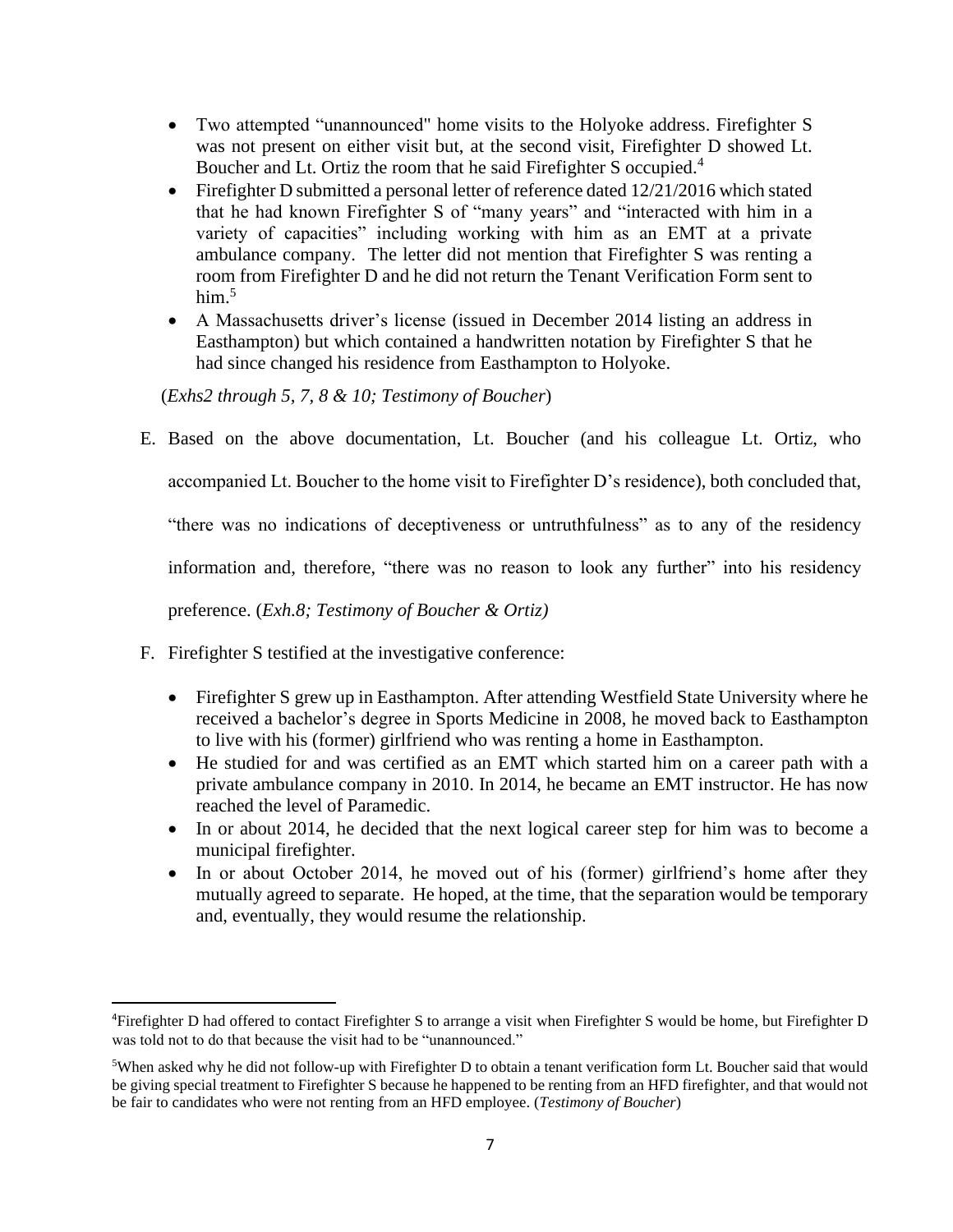- He had established a friendship with Firefighter D through their work together for the private ambulance service. Firefighter D offered to let Firefighter S live with him in Holyoke for as long as he needed.
- When Firefighter S's Driver's License came up for renewal in December 2014, he renewed it "on-line". He did not think to change the address from his parents' home, which he had been the address he had used on his license since he first obtained it.
- Firefighter S never reconciled with his (former) girlfriend. They both eventually married others.
- When Firefighter S's former girlfriend got married, she moved out of the Easthampton home and, in or about July 2018, Firefighter S purchased the home and moved back to Easthampton where he now lives with his current spouse and their young child.
- When Firefighter S applied to take the 2016 civil service Firefighter's examination, he provided Firefighter D's home as his residence. At the time he applied to take the examination, he did not know that being a Holyoke resident gave him a "preference" in being hired as a HFD Firefighter.
- During the time that Firefighter S's application was under consideration by the HFD, he was then working many extra hours as an EMT as well as teaching two nights a week and on weekends, as well as in the "clinical" phase of his Paramedic certification. He said he was getting about 2 hours sleep a night at the time.

(*Testimony of Firefighter S*)

G. After the Commission initiated this investigation, Firefighter S provided a letter from

Firefighter D, dated November 14, 2019, addressed "To: Whom it may concern", which stated:

"I'm writing this letter on behalf of [Firefighter S] who resided at my residence, [street address redacted] in Holyoke MA. I was his landlord from October 2014 until June 2018. [Firefighter S] paid me rent on a bi-weekly basis in the form of cash payments. Toward the end of [Firefighter S's] stay with me he expressed that he would be moving out for a different place to live."

(*Exh.9*)

H. Firefighter D did not appear or testify at the investigative conference. No documents were provided nor was any testimony proffered that corroborated the statements that Firefighter S

had paid him rent as asserted in the unsworn letter (*Exh.9; Testimony of Firefighter S*)

I. In February 2020, Jeffrey Przekopowski became the HFD Fire Chief. After assuming that position, he reviewed the HFD's hiring process and the procedures for conducting background investigations of candidates for appointment as HFD firefighters. Chief Przekopowski provided a copy of the draft "New hire procedure" which he had prepared which, among other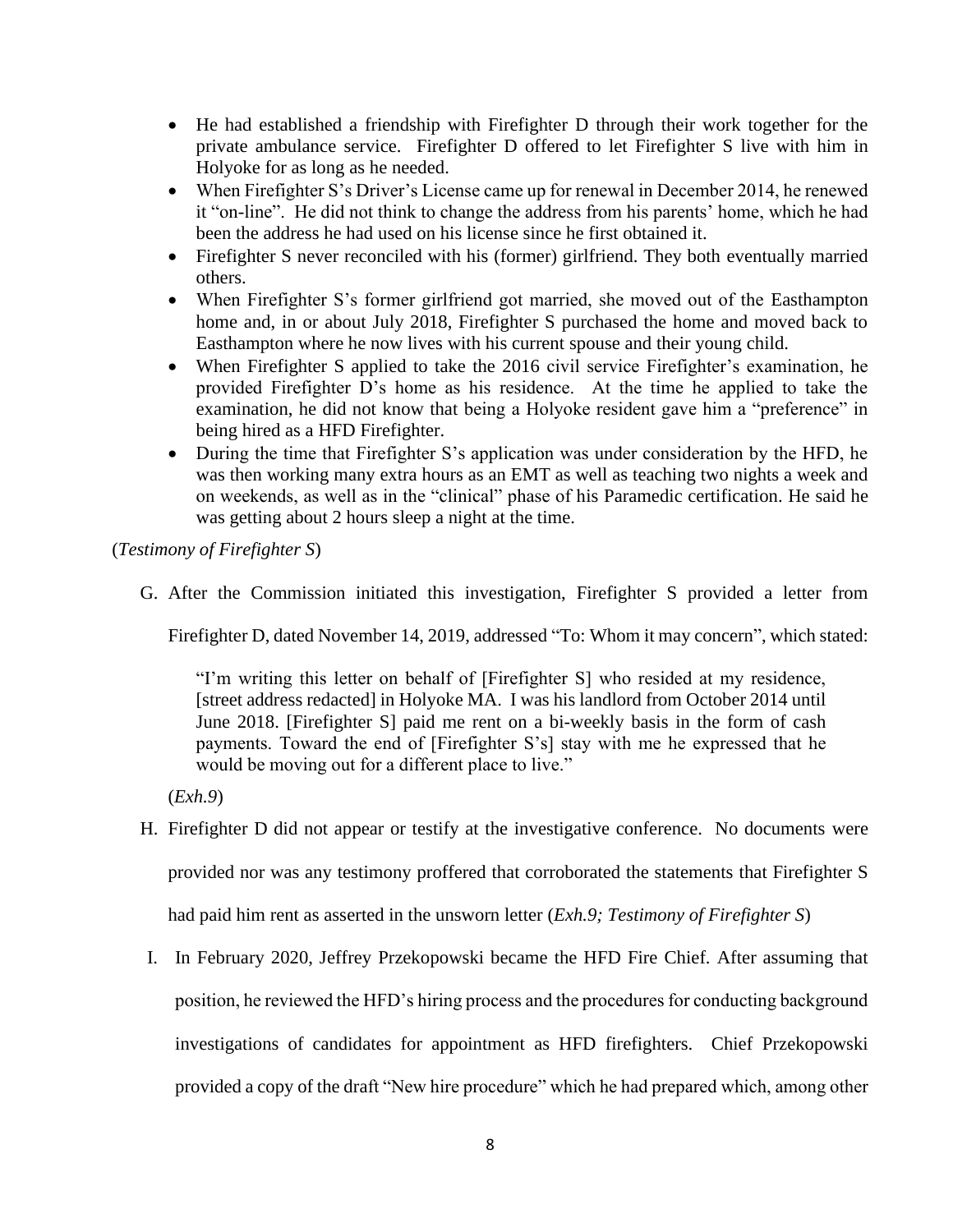things, added new procedures designed to improve the quality of background investigations and, in particular, to address the issues regarding verification of a candidate's residency and qualification to claim a residency preference that were identified by the Commission in the Bacon and through this investigation. In particular, the proposed new procedures provided:

- "Require specific proof of residency for period of time required by civil service guidelines (1 year prior to test date) Said proof of residency shall include, but not be limited to, landlord verification form, lease agreement, rent payments, mortgage/deed, utility bills/payments, credit report, white pages, motor vehicle registration and insurance, voter registration information, etc." . . . .<br>. . .
- "Submit Civil Service Residency Verification form."
- J. Lt. Boucher and Chief Przekopowski did agree that the December 2014 issuance of a driver's license showing an Easthampton address was not consistent with the evidence that Firefighter S had moved from Easthampton to Holyoke in October 2014. It would have been the type of "red flag" that warranted further follow-up and/or investigation. (Testimony of Boucher & Przekopowski)
- K. Lt. Boucher and Lt. Ortiz testified that Firefighter S's sworn testimony before the Commission sufficiently satisfied them about the discrepancy in the residences listed on his Driver's License. (*Testimony of Boucher & Ortiz*)
- L. Chief Przekopowski also indicated that he would incorporate further additional improvements to the proposed policy suggested by the Commission. (*Exh.9; Testimony of Chief Przekopowski*)

16. Although given the opportunity to do so, Firefighter S produced no documentation that established when, if ever, he changed his residence from Easthampton to Holyoke, or that he had continuously resided in Holyoke for one year prior to the Firefighter's examination. He did not produce any evidence that he voted in Holyoke, paid his motor vehicle excise tax to Holyoke, that he registered his motor vehicle in Holyoke or that he notified his insurance company that his motor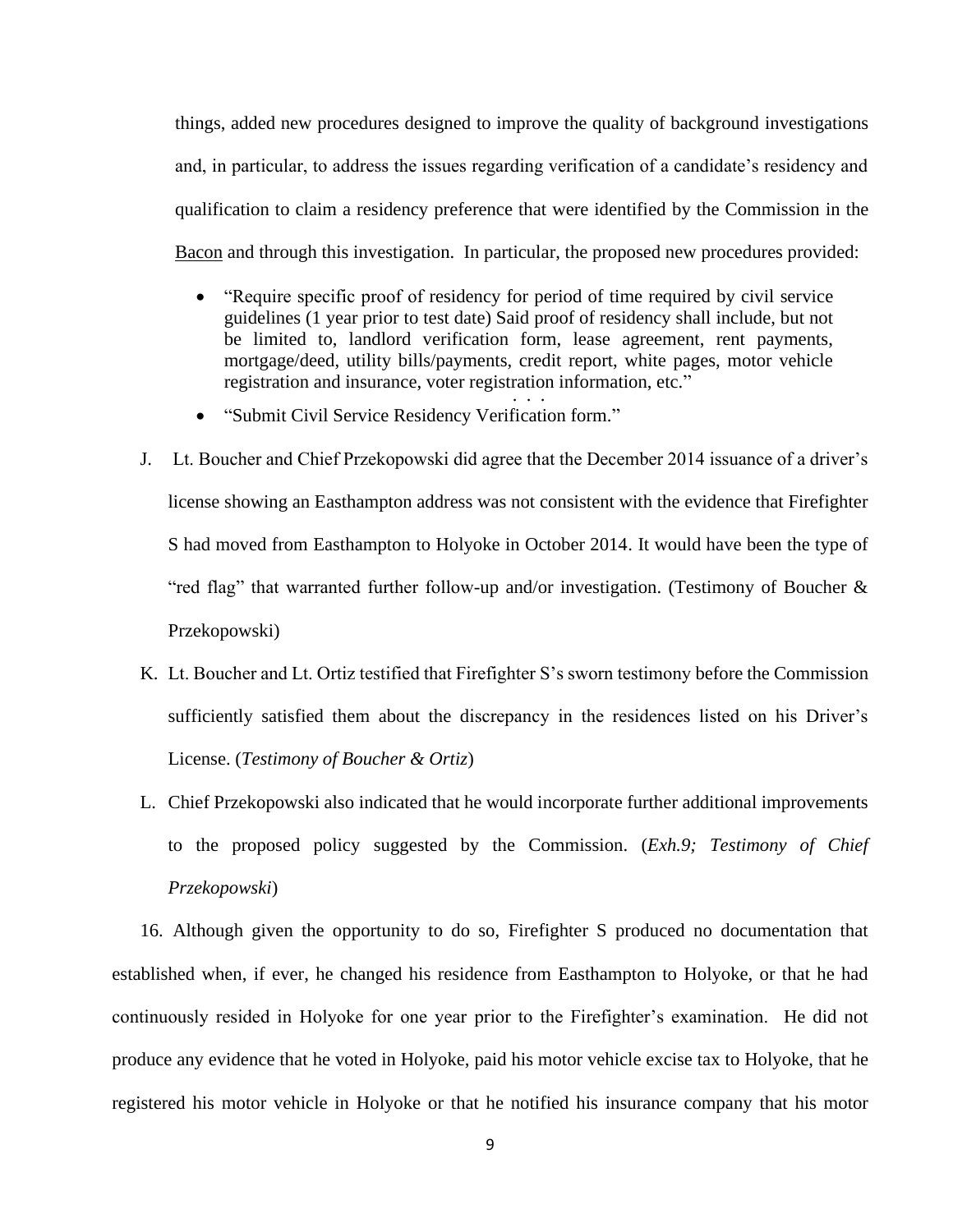vehicle was garaged in Holyoke. He produced no evidence of bank statements, billing statements, receipts or mail addressed to him at the Holyoke address. As noted earlier, neither Firefighter S nor Firefighter D provided any records that supported the claim that Firefighter S was paying Firefighter rent on a bi-weekly, or any other, basis. (*Bacon; Testimony of Firefighter S*)

17. At the time that Holyoke hired Firefighter S (and 9 other candidates) from Certification 04132, Holyoke was, and still remains, a "Consent Decree" community, under which it was required to make certain accommodations to ensure that minorities (Black and Hispanic candidates) were fairly represented and ranked on the Certification.<sup>6</sup> After the ordering of the certification as required under the "Consent Decree", three minority candidates were hired, including the lowest ranked candidate (position 18), who was in a tie group with another minority candidate (position 19) who was not hired. Below those candidates, all Holyoke residents, were additional minorities and non-minorities (positions 24 through 28) listed outside the "2n+1" formula. (*Administrative Notice [HRD Reordered Certification & Forms 14 dated 3/13/17 & 3/20/17]*).

## **Statutory Framework**

G.L.c.31, §2 states in relevant part:

"In addition to its other powers and duties, the commission shall have the following powers and duties: (a) To conduct investigations at its discretion or upon the written request of the governor, the executive council, the general court or either of its branches, the administrator, an aggrieved person, or by ten persons registered to vote in the commonwealth."

#### G.L.c.31, §72 states in part:

The commission or the administrator may investigate all or part of the official and labor services, the work, duties and compensation of the persons employed in such services, the number of persons employed in such services and the titles, ratings and methods of promotion in such services. The commission or the administrator may report the results of any such investigation to the governor or the general court.

The commission or administrator, upon the request of an appointing authority, shall inquire into the efficiency and conduct of any employee in a civil service position who was appointed by such appointing authority. The commission or the administrator may also

<sup>&</sup>lt;sup>6</sup> Firefighter S is a non-minority candidate.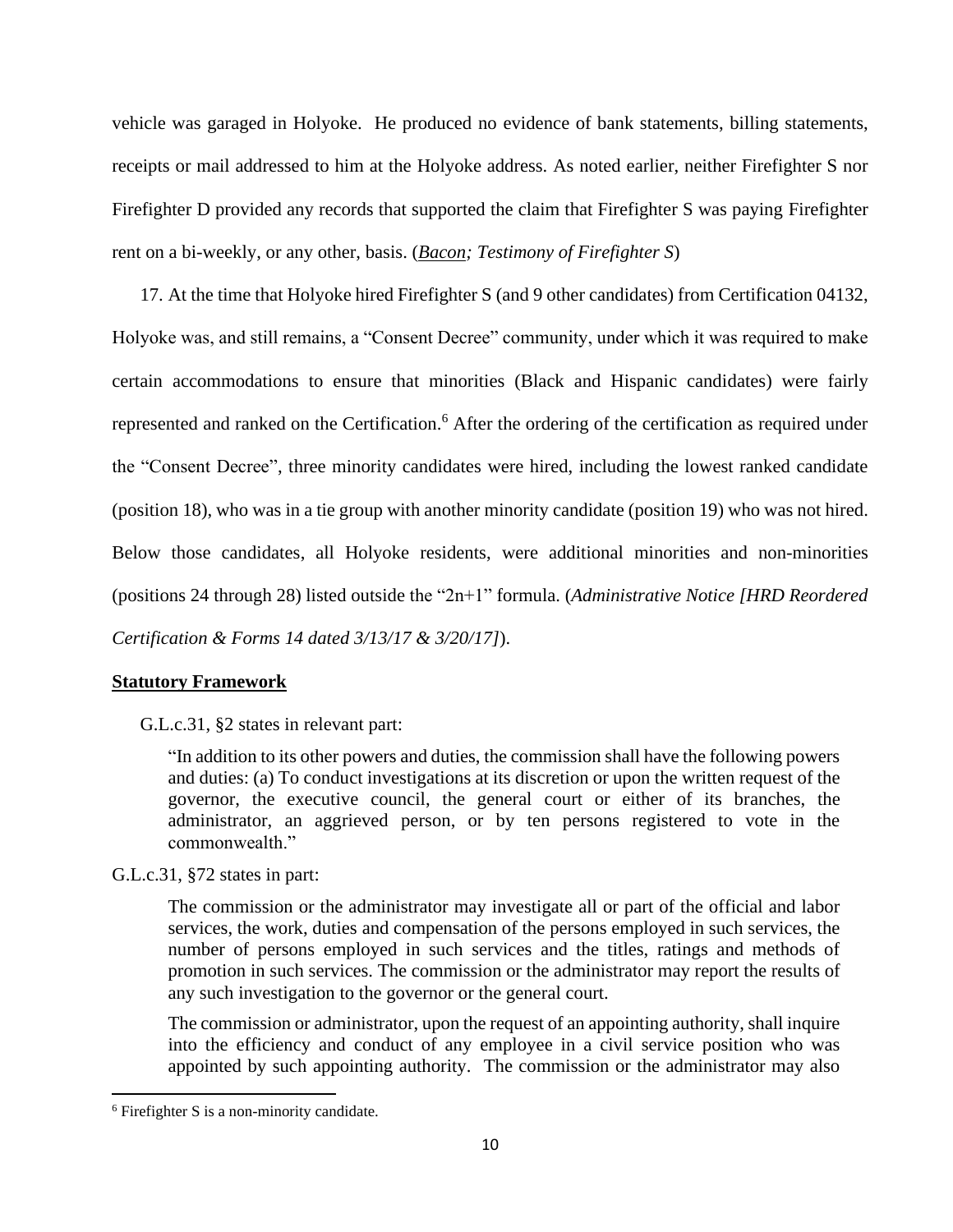conduct such an inquiry at any time without such request by an appointing authority. After conducting an inquiry pursuant to this paragraph, the commission or administrator may recommend to the appointing authority that such employee be removed or may make other appropriate recommendations.

G.L.c.31, §73, provides, in relevant part:

If, in the opinion of the administrator, a person is appointed or employed in a civil service position in violation of civil service law and rules, the commission or the administrator shall mail a written notice of such violation to such person and to the appointing authority. The commission or the administrator shall then file a written notice of such violation with ... the officer whose duty it is to pay the salary or compensation of such person ....

The payment of any salary or compensation to such person shall cease at the expiration of one week after the filing of such written notice . . . .

Finally, the Commission is authorized to "assess a fee upon the appointing authority when appropriate

action has occurred." See, e.g., Acts of 2019, c. 41, §2, Line Item 1108-1011,

 These statutes confer significant discretion upon the Commission in terms of what response and to what extent, if at all, an investigation is appropriate and what remedies are in order when illegal or inappropriate action has occurred. See Boston Police Patrolmen's Association et al v. Civ. Serv. Comm'n, No. 2006-4617, Suffolk Superior Court (2007). See also Dennehy v. Civ. Serv. Comm'n, No. 2013-00540, Suffolk Superior Court (2014) ("The statutory grant of authority imparts wide latitude to the Commission as to how it shall conduct any investigation, and implicitly, as to its decision to bring any investigation to a conclusion."). The Commission has consistently acted to protect the civil service rights of those who were prejudiced by systemic violations. See In Re: 2010/2011 Review and Selection of Firefighters in the City of Springfield, 24 MCSR 627 (2011) (Commission opened an investigation and ordered relief when it became known that the Deputy Fire Chief of the Springfield Fire Department had been involved in the hiring of a class of firefighters which involved the bypassing of certain more highly ranked candidates in favor of the Deputy Chief's son) In Re: Town of Oxford's 2011 Review and Selection of Permanent Intermittent Police Officer Officers, CSC No. I-11-280 (2011) (Commission took action after investigation of appointments made in Oxford in which the direct involvement of the appointing authority compromised a selection process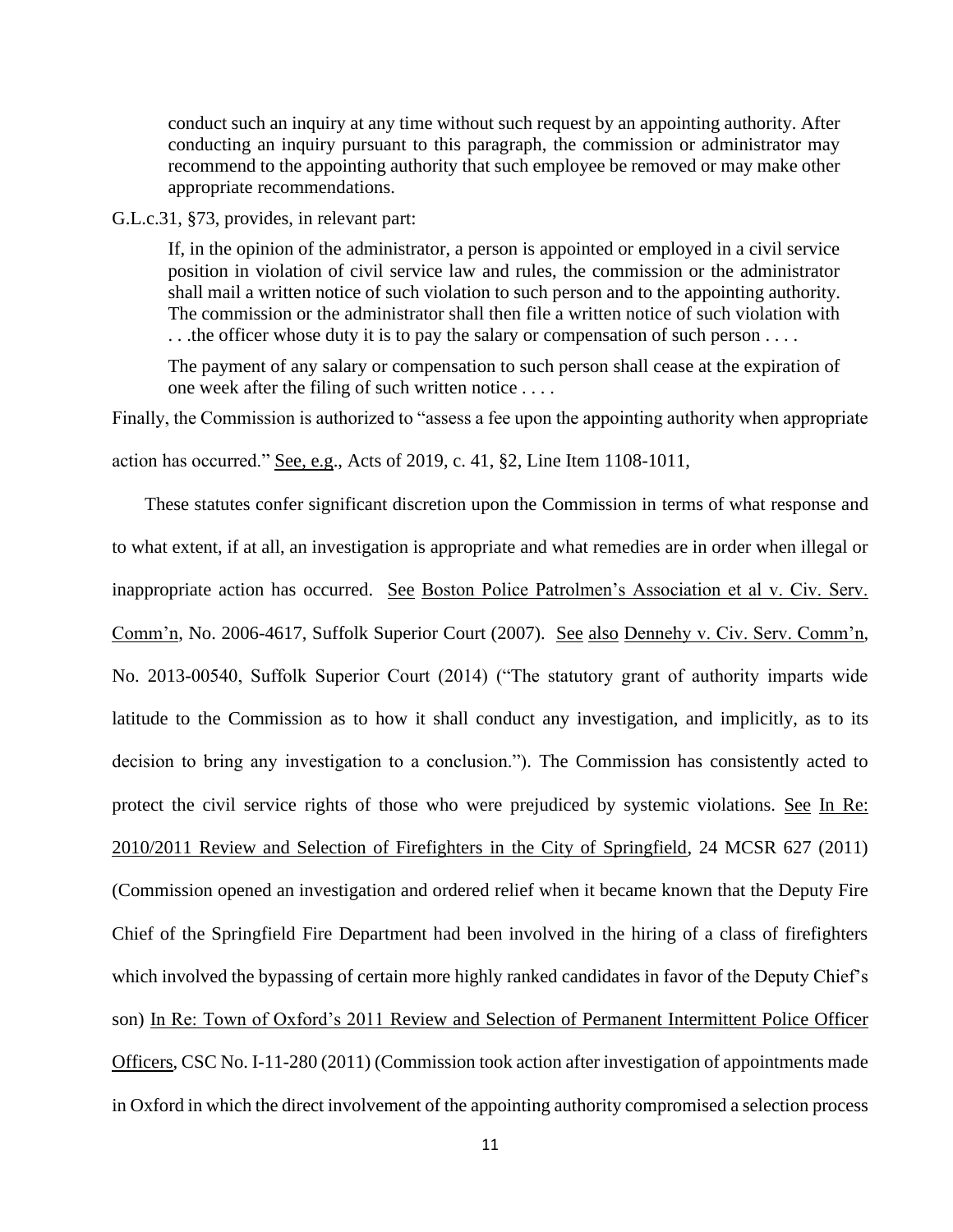which favored certain relatives of the appointing authorities); In Re: City of Methuen's Review and Selection of Reserve Police Officer Candidates in the Fall of 2008, CSC No.I-09-290 (2010) (same). Request by John Mograss, et al. to Investigate the Failure To Administer Civil Service Examinations the Public Safety Position of Captain at the Massachusetts Department of Correction, 28 MCSR 601 (2015) (Commission entertained a request for investigation by a group of Lieutenants and Captains of the Department of Correction, to determine why no examinations had been held since 1981 for promotion to the civil service position of Captain, which deprived them of the opportunity to obtain civil service permanency in this position)

#### **Conclusion**

Among the paramount "basic merit principles" which govern Massachusetts Civil Service law is the requirement for "recruiting, selecting and advancing of employees on the basis of their relative ability, knowledge and skills including open consideration of qualified applicants for initial appointment." G.L.c.31, §1. The opportunity for consideration and selection of candidates based on their relative ranking on eligible lists after competitive examinations, based on examination scores and statutory preferences, is the core means by which this mission is accomplished. G.L.c.31, §26 & §27. Among the statutory preferences incorporated into the civil service law, residents of a civil service community are entitled to be considered for original appointment to public safety positions ahead of non-residents. G.L.c.31, §58,¶3 provides:

"*If any person who has resided in a city or town for one year immediately prior to the date of examination for appointment to the police force or fire force of said city or town has the same standing on the eligible list established as the result of such examination as another person who has not so resided in said city or town*, the administrator, when certifying names to the appointing authority for the police force or fire force of said city or town, shall place the name of the person who has so resided ahead of the name of the person who has not so resided; provided, that upon written request of the appointing authority to the administrator, *the administrator shall, when certifying names from said eligible list for original appointment to the police force or fire force of a city or town, place the names of all persons who have resided*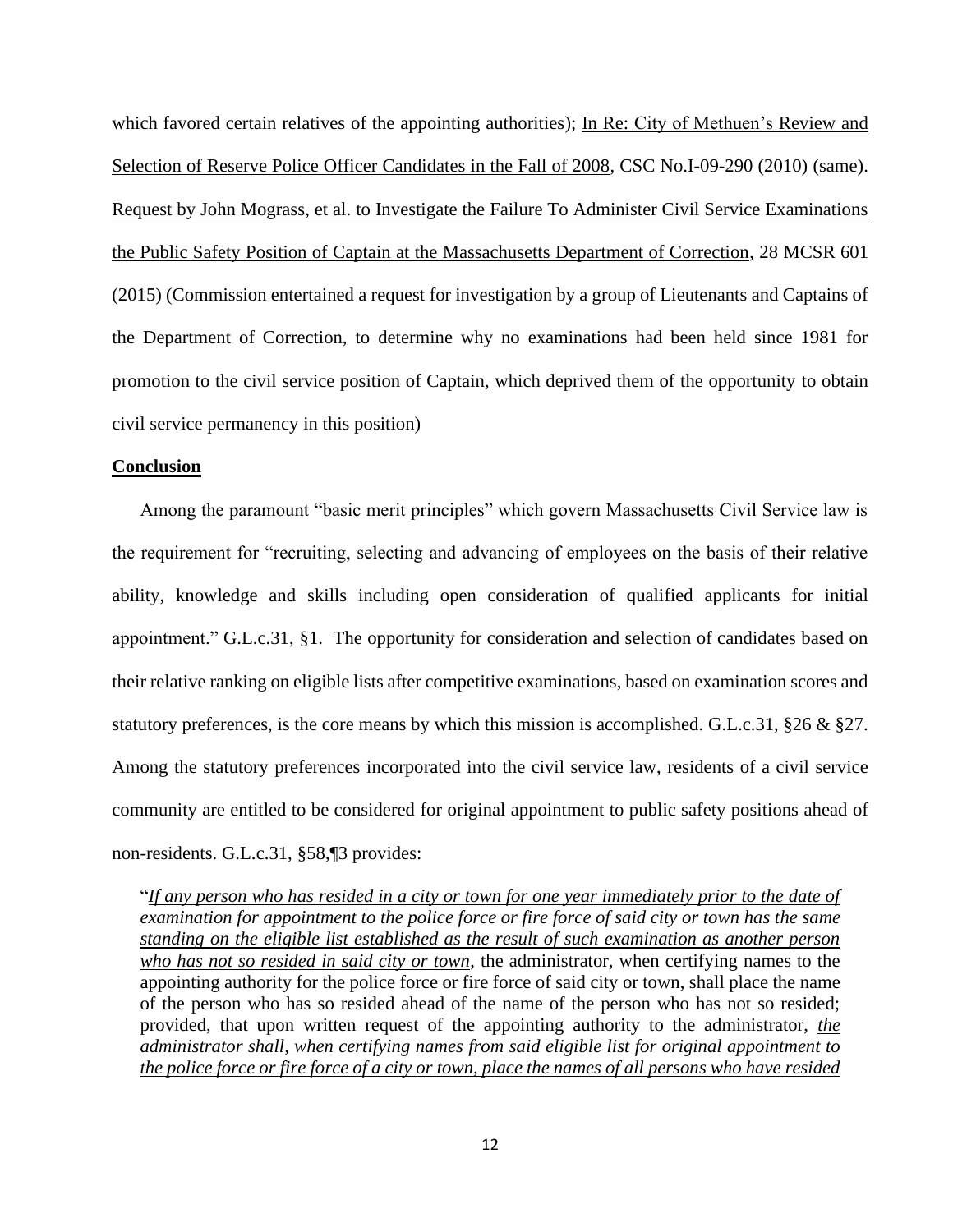#### *in said city or town for one year immediately prior to the date of examination ahead of the name of any person who has not so resided*."<sup>7</sup>

This statutory preference for residents, along with the application of the so-called "2n+1" formula, which requires selection of candidates from the first "2n+1" names on a certification, means, when a candidate is erroneously placed on a certification as a resident, that error carries significant consequences for other qualified residents (or otherwise higher ranked non-residents) who, thereby would be excluded from consideration because the insertion of the candidate who was not entitled to claim residency bumps them out of consideration. Because of the serious consequence for candidates, e.g., Holyoke residents who did meet the statutory residency requirement (which in this case included at least one minority candidate) and who may have lost the opportunity for appointment through no fault of their own, and may not even become aware that they were aggrieved by the violation, the Commission takes violations of the residency preference law seriously.

In Layton v Somerville, 24 MCSR 440 (2011), *on reconsideration*, 24 MCSR 619 (2011), in concluding that candidates were improperly granted residency preference, the Commission determined that the word "residence" means ". . . the physical location of the employee's house or other dwelling place." Crete v. City of Lawrence, 18 MCSR 22, 23 (2005) citing Doris v. Police Commissioner of Boston, 374 Mass. at 445 (1978). HRD's Verification of Applicant's Residence Preference form, states, in part, " … [p]ursuant to G.L. Chapter 31, Section 58 [a job applicant] [must] [ ] *maintain residence* in the Appointing Authority's community for a *full year* preceding the date of the examination. Residence means the principal place of domicile of the applicant. *Principal place of domicile means an applicant's true, fixed and permanent home*." Id. (emphasis added). See also Investigation Re: Residency Preference of Certain Pittsfield Firefighters, 32 MCSR 230 (2019) (after investigation, candidates appointed who did not meet residency preference resigned)

 $77$  Holyoke applies the proviso requiring preference of all residents over all non-residents.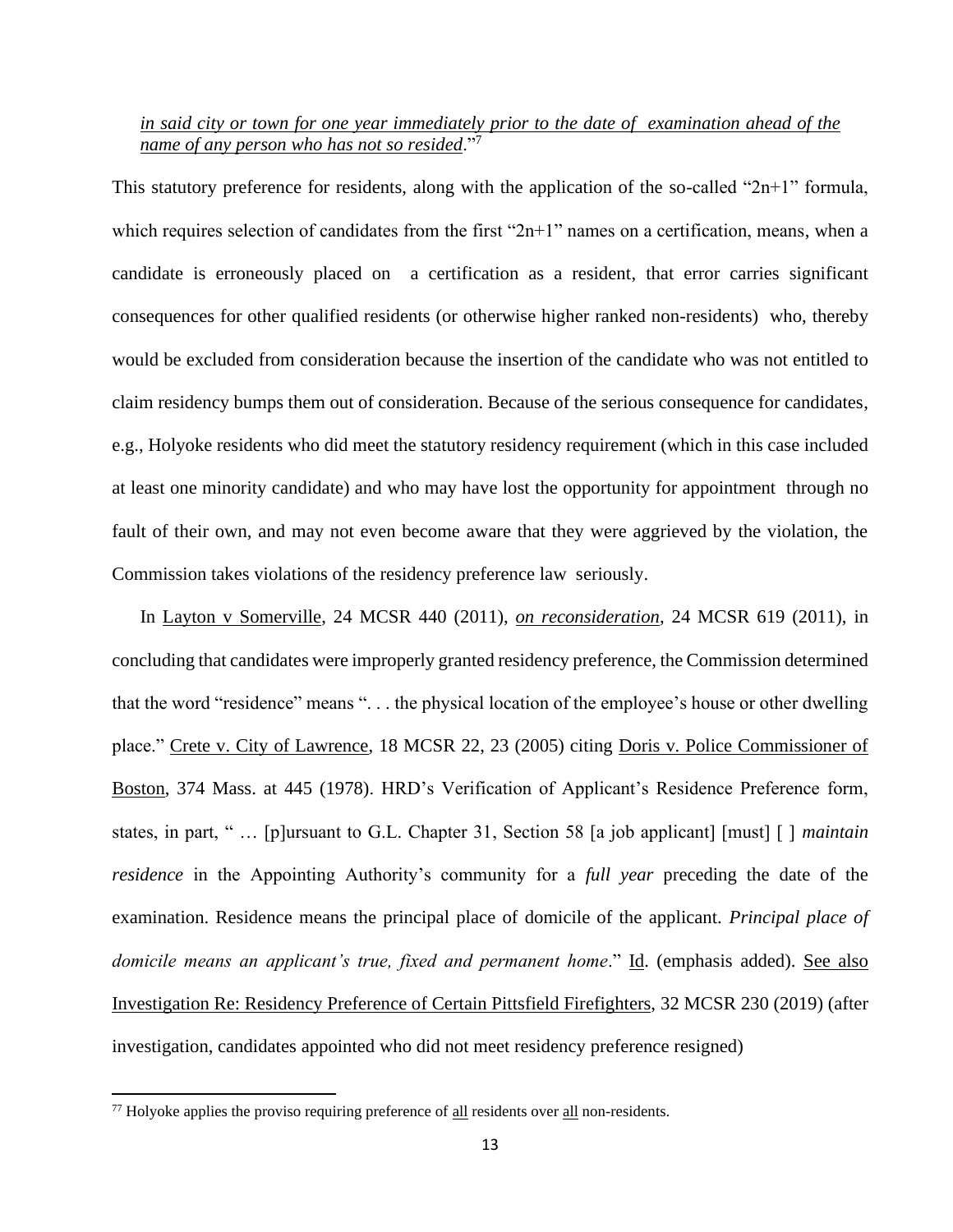When Firefighter S, and the other nine (9) candidates, were hired from Certification #04132, HFD's investigation into the residency of those candidates focused on confirming the candidates' current residence and, unless a "red flag'' suggested that the candidate was not a current resident of Holyoke, no regular protocol was in place to proactively investigate whether a candidate also met the requirement for residency preference, i.e., proving that he/she had resided in Holyoke for at least one full year prior to taking the Firefighter's examination.

The HFD, under the direction of recently appointed Chief Przekopowski, now has taken steps to ensure that, going forward, the two separate matters of current residency and residency preference BOTH are thoroughly investigated and confirmed. The Commission acknowledges this positive change. In the case of Firefighter S, however, many "red flags", remain that leave serious doubt that he was qualified for residency preference at the time he was hired.

- As recently as December 2019, at the onset of this investigation, six months after the Commission first requested that Holyoke investigate the matter, Holyoke acknowledged that it still was unable to verify whether Firefighter S met the statutory residency preference requirements.
- At the investigative conference, Firefighter S testified that, when he first moved to Holyoke he did not expect to stay at the home of Firefighter D for very long, but expected to reconcile with his former girlfriend and to resume living with her in Easthampton.
- Firefighter S demonstrated continuing ties to Easthampton, as evidenced by his "willing to accept" appointment to the Easthampton Fire Department, perhaps as recently as August 2015, and his 2018 purchase of the Easthampton home where he and his former girlfriend had lived together.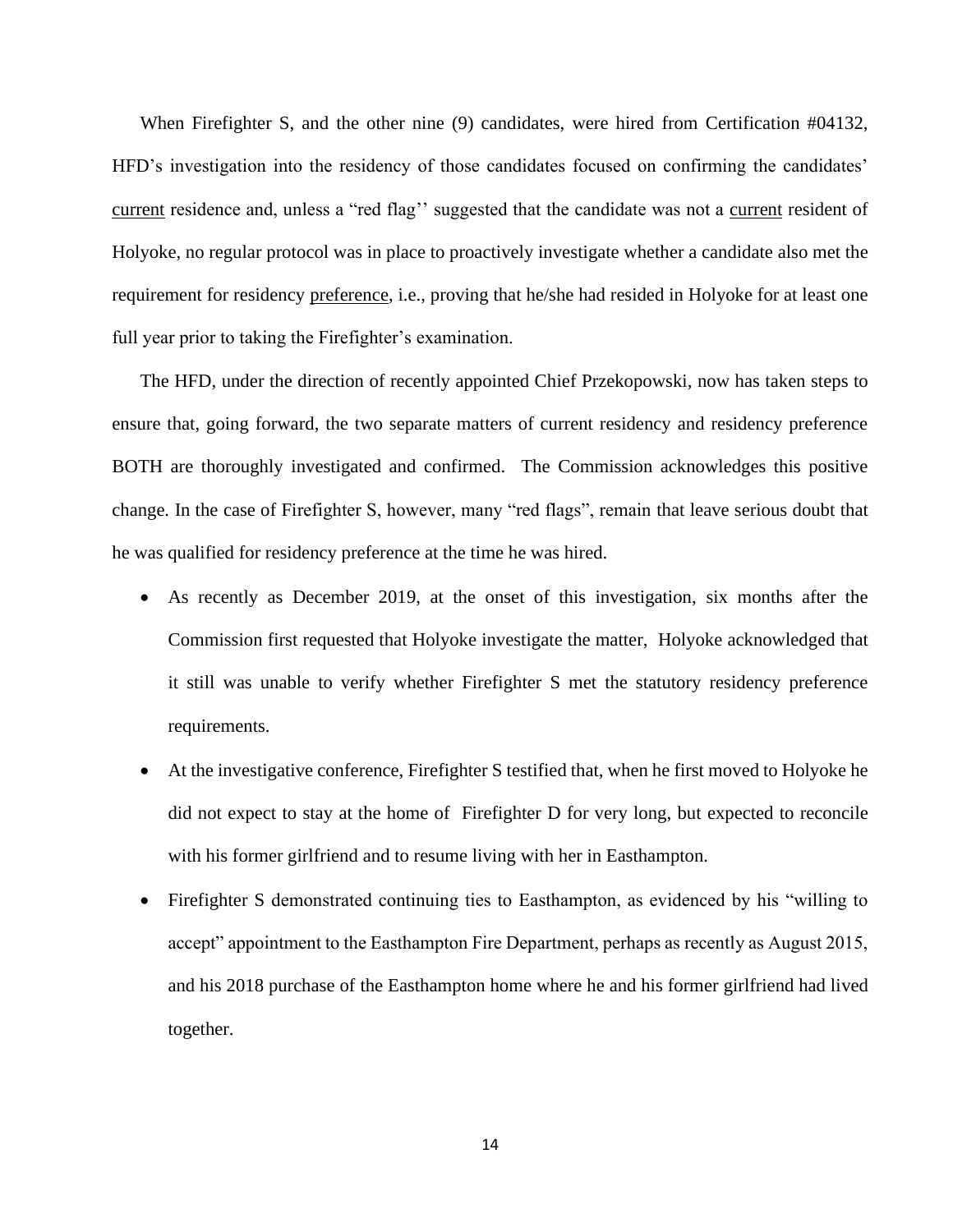- Firefighter D was not called to testify at the investigative conference, which leaves unexplained why Firefighter D neglected to mention that Firefighter S resided with him when he wrote his letter of reference in December 2016, why he neglected to return the Landlord Verification Form sent to him, and why neither Firefighter D nor Firefighter S have produced any records that confirm the tenancy or the alleged regular rent payments.
- Firefighter S produced none of the usual documentary indicia of residence. In particular, he did not provide any of the following information: (a) motor vehicle registration, excise tax bills, or insurance policies showing that he registered and insured his motor vehicle as a Holyoke resident during the requisite one year period; (b) evidence to show that he was registered to vote in Holyoke, that he was not registered to vote in Easthampton and did not continue to vote in Easthampton during the requisite one year period; and (c) billing records or other mail, including but not limited to mail sent by HRD, to show that he was receiving such mail in Holyoke, not at a residence in Easthampton, during the requisite one year period..

Without resolution of these "red flags", the Commission is fully justified to conclude this investigation, find that Firefighter S was not a Holyoke resident, as defined under civil service law, for one year prior to the date of the April 2016 Firefighter's Examination and take action to remediate what appears to be a facially illegal appointment. I recognize that Firefighter S has become a wellregarded member of the HFD, but that, alone, cannot excuse the fact that his appointment appears to have been unlawful and, if so, it appears that it prevented the hiring of at least one, other qualified (minority) candidate. Accordingly, after careful consideration, Holyoke and Firefighter S shall be provided one further opportunity to produce sufficient proof to show that the appointment of Firefighter S was made in accordance with, and not in violation of, civil service law.

Therefore, I make the following interim conclusions and orders: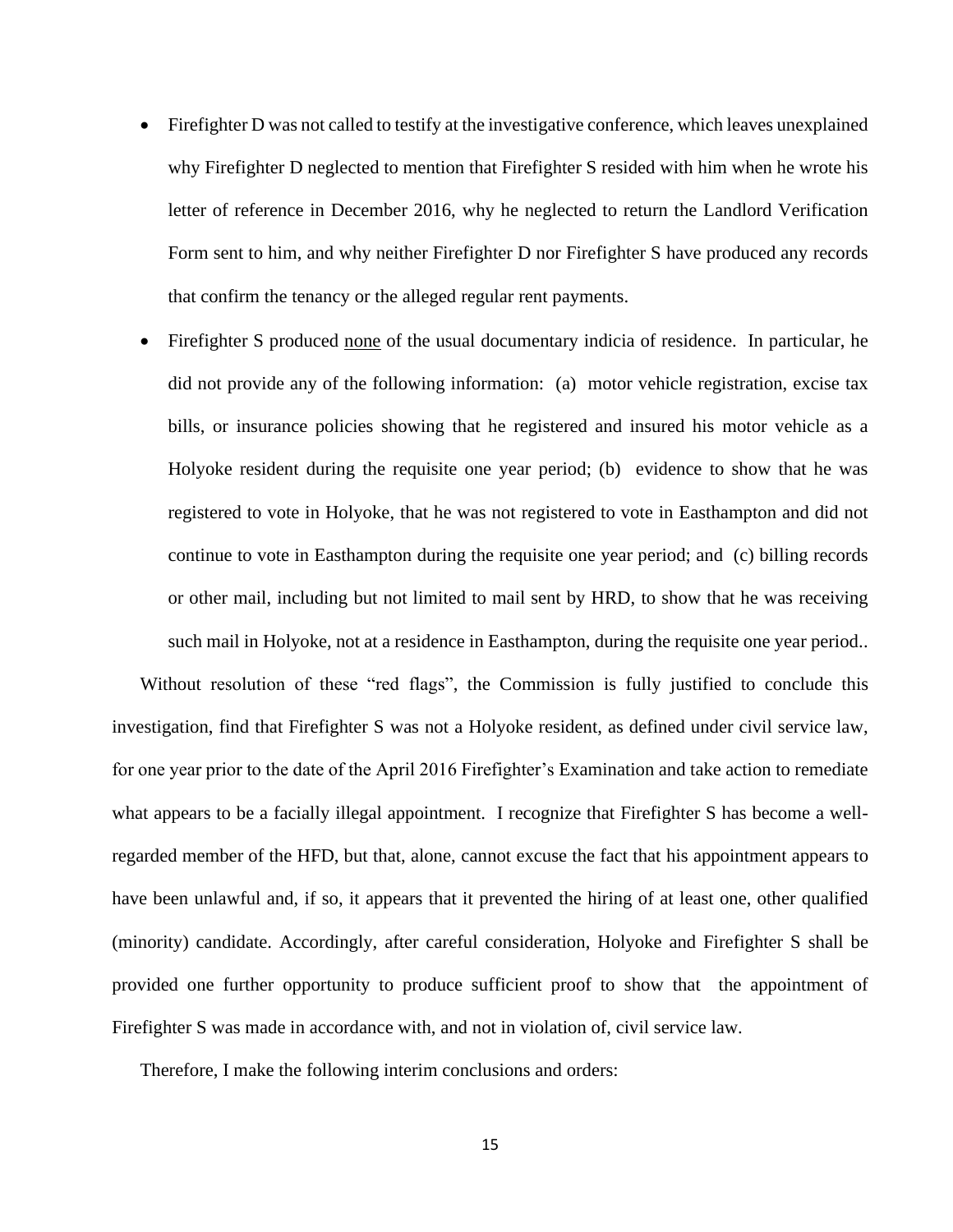A. Holyoke shall complete the following specific investigation of the "red flags" that remain unresolved concerning Firefighter S's qualification to claim a Holyoke residence preference at the time he was hired, which must include, at a minimum: (1) a Landlord Verification Form completed by Firefighter D attesting to the period of time that Firefighter S rented from him and, specifically, stating when he first begam receiving rent from Firefighter S, when he last received rent from him, and the amount of rent (or approximate amount) paid in 2014, 2015 and 2016; (2) specific documentation, including but not limited to at least three of the following; (a) all 2014-2016 Easthampton and Holyoke voting records, (b) all 2014-2016 motor vehicle registrations, (b) all 2014-2016 excise tax statements, (c) all 2014-2016 insurance policies and (d) six or more bank statements or other mail postmarked in 2015 or 2016 and addressed to him in Holyoke; and (3) a copy of all correspondence and documentation prepared by or sent to Firefighter S in 2014 through 2016 regarding his application for appointment to the Easthampton Fire Department

B. Holyoke shall, forthwith, promulgate the proposed revisions to its New Hire Procedures, which will, at a minimum, incorporate the proposed additions provided to the Commission during this investigative conference, and to document, as part of any future background investigation of candidates for original appointment to the HFD, the specific steps taken and documentation upon which the HFD relies to prove that a candidate qualifies for a Holyoke residency preference. Satisfactory proof of a residency preference must include documentation in at least three of the following categories consistent with the establishment of a permanent residence in Holyoke: (a) voting records; (b) driver's license; (c) motor vehicle registration; (d) excise tax bills; (e) real estate tax bills; (f) income tax returns; (g) bank statements; (h) property deed or leases; and (i) utility or other bills addressed to the candidate's Holyoke address.